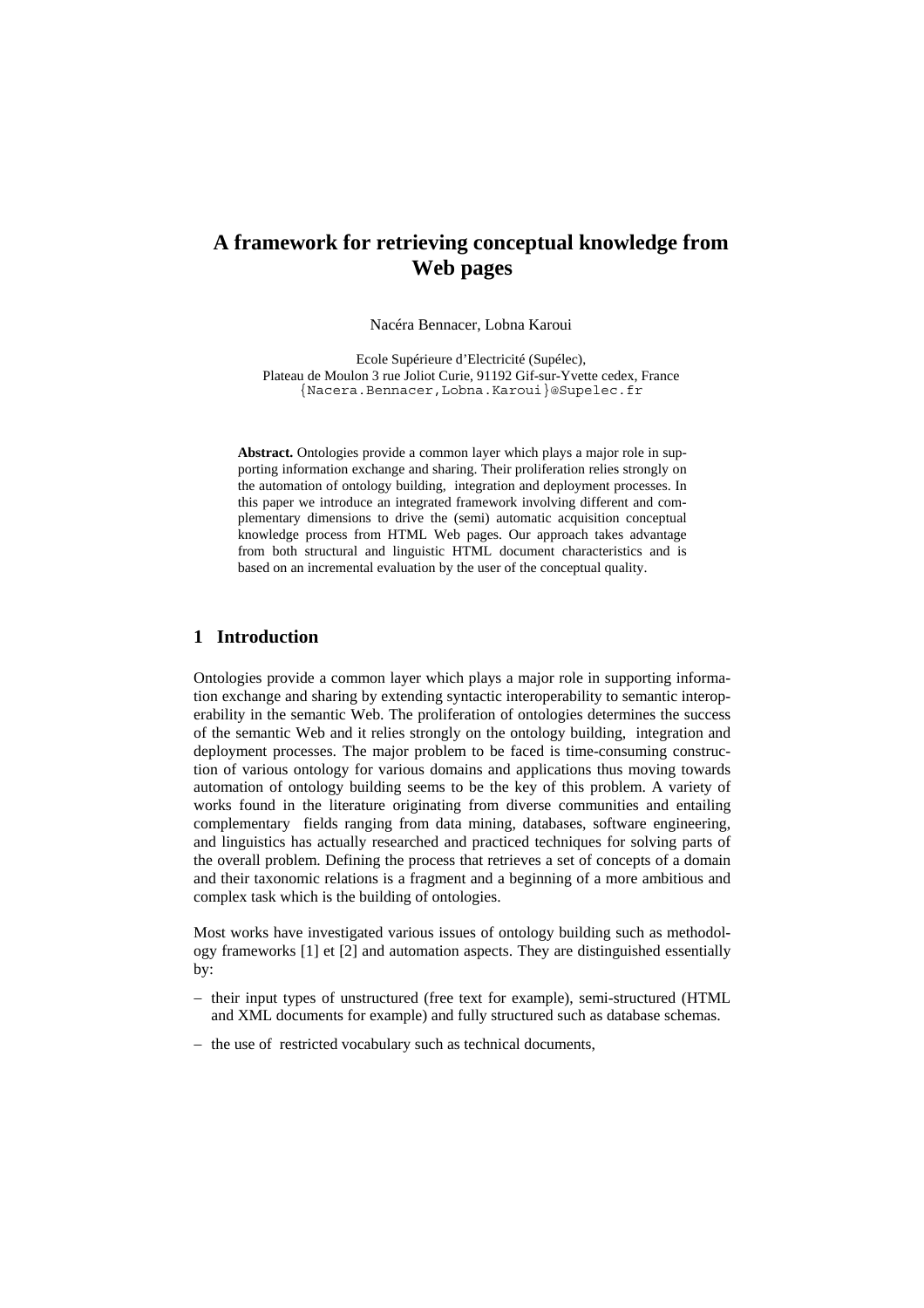− the use of a priori knowledge like a taxonomy (wordnet for example) or an existent ontology

Automatic processes that derive knowledge from texts belong to two kind of approaches, radically different, data mining and linguistic approach with a lot of variations between two extremes. Central to these approaches is the surface analysis of texts based on the distributional hypothesis which assumes that terms are similar because they share similar contexts. Purely data mining approaches can be applied to large corpus whatever their domain and obtain clusters of words by exploiting lexical knowledge and by analyzing importance of words in a corpus, their frequency and their co-occurrences. On other hand, linguistic approaches are more syntactical and characterize how words are used. They are designed to work on a specialized language with a limited and well defined vocabulary.

In this paper we introduce a unified framework to the automatic acquisition of conceptual knowledge from HTML pages. Indeed, the abundance and the importance of HTML pages as a principal source of rich information available on the Web is an undeniable fact particularly with the continuous and rapid expansion of this one. Moreover, Web pages were originally designed to be human-readable thus they contain semantic information hidden in the structure and the presentation of a HTML document. Mining this resource to provide mechanized ways to derive concepts and their relations seems to be both a promising and a challenging issue. Our approach encompasses several dimensions simultaneously and is based on an incremental evaluation of the conceptual quality. It takes advantage from both structural HTML document and linguistic characteristics.

The remainder of the paper is organized as follows: section 2 describes the different modules of our framework, section 3 presents the related work and section 4 concludes on our work and its continuity.

## **2 Our Framework**

Our framework is composed principally of processing and structuring module, analysis and characterization module and extraction conceptual knowledge module. The purpose in the first module is to transform HTML web pages into structured data represented by a relational table. The second module enriches this relational representation by characterizing its structural and linguistic features in order to determine precisely the context of a term and its vicinity (see Figure 1).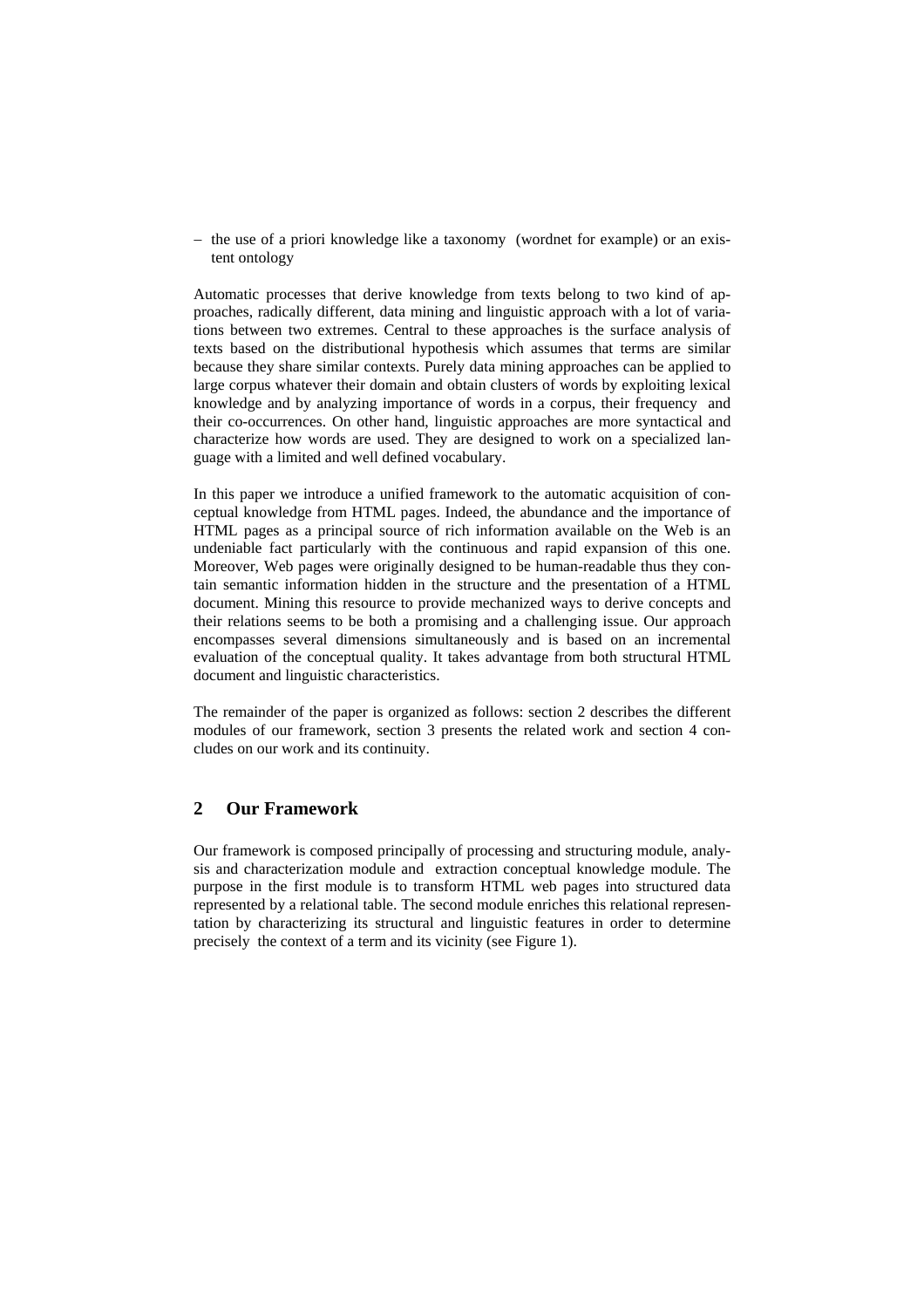

**Figure 1 : Our Framework Architecture** 

### **2.1 Processing and Structuring Module**

As mentioned above, our proposal is intended for HTML web pages which are rich by their textual content and its associated structure and presentation using block-level and inline markups. Block-level markups such as  $\langle h1 \rangle$  markup to indicate an important heading,  $\langle h2 \rangle$  markup to indicate a slightly less important heading,  $\langle p \rangle$  markup to indicate a paragraph,  $\langle ul \rangle$ ,  $\langle$ li $>$  and  $\langle ol \rangle$  markups to define an unordered and nested lists, <dl>markup to introduce a list of definitions, and markup for link with other pages, typically contain inline or other block-level markups. While inline markups such as  **may only contain text and inline elements to emphasize** important words. The purpose in this module is to constitute a corpus, to process it by keeping important markups related to text and defining new ones.

## **Corpus constitution and processing**

Our corpus is constituted of a set of HTML pages selected from a set of sites concerning a specific domain. For our experiences we use a corpus constituted from a set of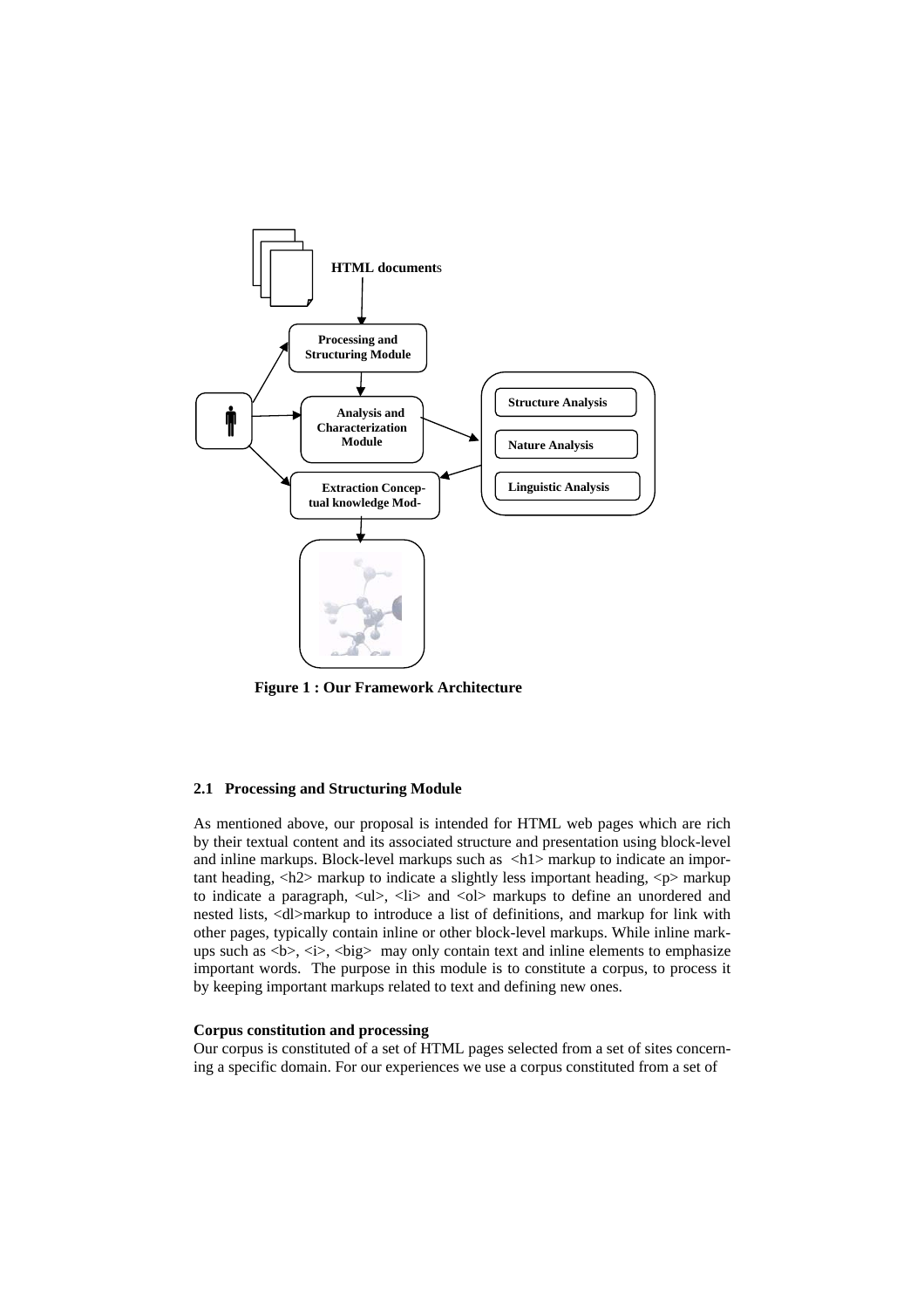

**Figure 2 : An Example of processed HTML document** 

HTML pages of French official tourism sites [3]. The corpus is firstly processed to keep only the text associated to a set of markups considered to be important to retrieve the most important terms. We define other tags to emphasize important terms like those titling an hyperlink by the key tag <TITLE\_URL> or a check box by the key tag <CHOICE>. We use the key tag <KEYWORDS> to all elements of meta data associated to a document. We then proceed to correct some character coding in particular some words which are not correctly accentuated using Réacc tool for French text [4] (see Figure 2).

#### **Corpus relational representation**

Once the corpus processed, it is represented in database table which is defined by a set of attributes. The subset of attributes that are filled in this stage of study, allow to relate each term to its markup , its previous one and its ranking in its source document. This transformation keeps the whole corpus and the information related to the link between markups and the link between documents. Moreover this relational representation enables a backtracking to source document and performing sql requests suitable to have synthetic and targeted information about the corpus each time the user needs (see table below).

| term                                                                                                                                             | grammatical type | lemma                    | associated tag                             | N° associated tag | previous_tag                | N° previous tag |
|--------------------------------------------------------------------------------------------------------------------------------------------------|------------------|--------------------------|--------------------------------------------|-------------------|-----------------------------|-----------------|
| hébergi Nom                                                                                                                                      |                  | héberger <title></title> |                                            |                   | <url page=""></url>         |                 |
| agence Nom                                                                                                                                       |                  | agence <title></title>   |                                            |                   | <url_page></url_page>       |                 |
| hébergi Nom                                                                                                                                      |                  |                          | héberger <keyword></keyword>               |                   | <title></title>             |                 |
| <a href="" nom<="" th=""><th></th><th></th><th><unknow <lien="" hypertexte=""> 1</unknow></th><th></th><th><keyword></keyword></th><th></th></a> |                  |                          | <unknow <lien="" hypertexte=""> 1</unknow> |                   | <keyword></keyword>         |                 |
|                                                                                                                                                  | Votre pronom     | votre                    | <titre url=""></titre>                     |                   | <lien hypertexte=""></lien> |                 |
| hébergi Nom                                                                                                                                      |                  |                          | héberger <titre url=""></titre>            |                   | <lien hypertexte=""></lien> |                 |
| Agence Nom                                                                                                                                       |                  | agance <li></li>         |                                            |                   | ≺ul>                        |                 |
|                                                                                                                                                  | immobi adjectif  | immobilid <li></li>      |                                            |                   | <ul></ul>                   |                 |
|                                                                                                                                                  | grand adjectif   | grand                    | l <b></b>                                  |                   | <titre url=""></titre>      |                 |
| domain Nom                                                                                                                                       |                  | domaine <b></b>          |                                            |                   | <titre url=""></titre>      |                 |

**Table 1 : An Extract of relational representation of corpus**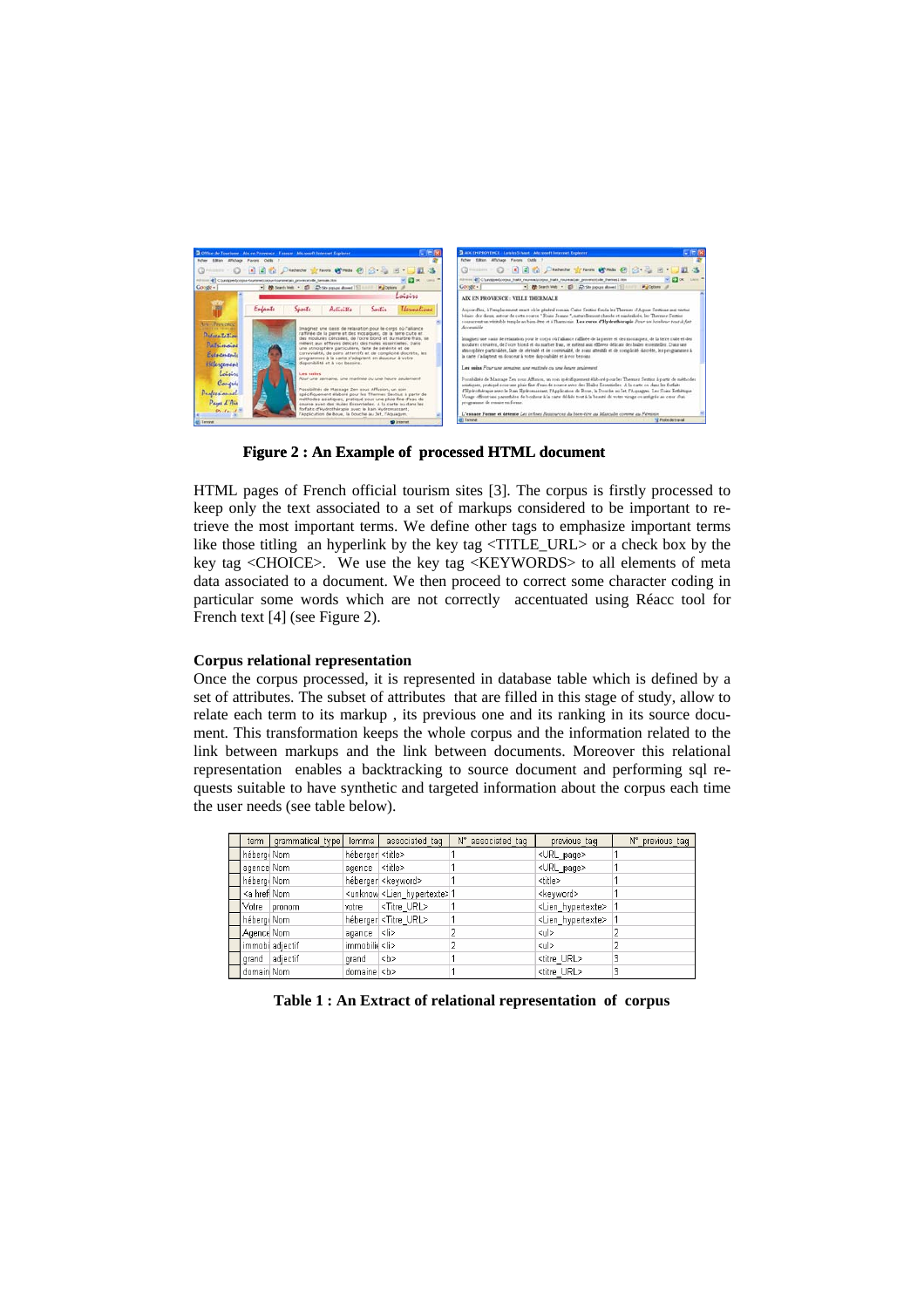#### **2.2 Analysis and Characterization Module**

This module is composed of three complementary kinds of analysis in order to evaluate and to characterize structural, nature and linguistic corpus features.

#### **Structure Analysis**

This study allow to evaluate the structural features of the considered corpus such as markup diversity by computing markup frequency for each category, and associated term percentage. Structural patterns can also be discovered to determine markups that appear together like heading followed by paragraph or a list of sentences ended by a special character. This analysis propose to the user a set of structural patterns that allow to refine the term context definition by delimiting its vicinity and to choose the appropriate weighting measure for clustering procedure.

### **Nature Analysis**

Our HTML pages are selected from sites concerning the same domain so this is not sufficient to say if the obtained corpus is homogeneous or if it covers all the domain. We must analysis the lexical information of our source and especially its distribution in the same space or between documents. To achieve this purpose, we use two kinds of methods. The first method is a factorial correspondence analysis [5] which provides a geometrical representation where the proximities between line point and column points represent statistical associations between profiles of the original table. It presents indicators on the quality representation and on the respective words and documents contributions to the construction of space axes. In our case, it permits to determine the diversity and homogeneity of our corpus The purpose here is to evaluate the term distribution which could be centered around one point or around a multitude of points. The second method is the TFIDF measure [6] which assigns a greater significance to terms that are good discriminators between documents. It compares how frequently a term appears in a document against the number of other documents which contain that term. This analysis can lead to change the corpus content by suppressing or adding HTML documents until we obtain homogeneous covering the considered domain.

#### **Linguistic Analysis and Characterization**

Morphological analysis is the identification of a word-stem from a full word-form and also the identification of the syntactic category of the stem. Inflectional morphology covers the variant forms of nouns, adjectives and verbs owing to changes in (Person, Number, Tense, gender ) and derivational morphology is the formation of a new word of a different syntactic category. In our case, we use the TreeTagger tool [7] in order to assign a syntactic category and a stem to each term of our corpus. This information enriches the relational table by filling attributes related to linguistic characteristics. The purpose of syntactic analysis is to derive patterns based on different nominal group, verbal group, syntactic category (verb, noun, adjective, adverb, etc.). We make use of syntactic dependencies to refine the definition of term context (its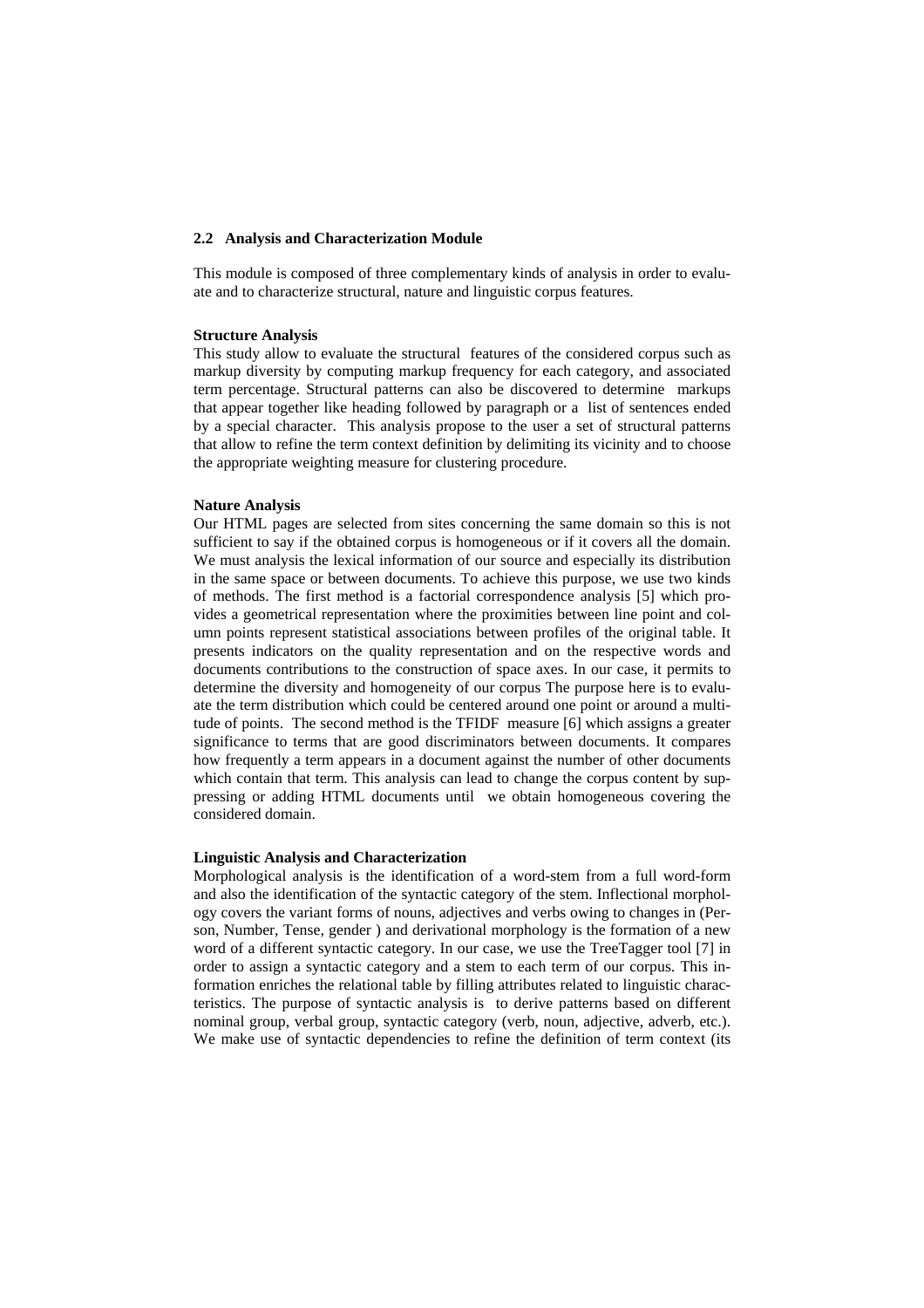vicinity) and its semantic relation with other terms such as nouns appearing with the same verb. For making this analysis, we use Syntex tool [8].

### **2.3 Extraction Conceptual knowledge Module**

Clustering methods is characterized by the use of a similarity or distance measure in order to compute the pairwise similarity or distance between vectors corresponding to two terms in order to decide if they can be clustered or not. Some examples of similarity measure are : cosine, Euclidian distance, jaccard, etc. The user can compare the results obtained by applying different similarity measures.

To weight the significance of a given term pair we combine two types of measures: co-occurrence in a structural context and co-occurrence in a syntactic context. The first one is defined by the existing links between two HTML markups like  $\langle h1 \rangle \rightarrow$  $\langle p \rangle$ ,  $\langle$ caption $\rangle \rightarrow \langle d \rangle$ ,  $\langle d \rangle \rightarrow \langle dd \rangle$ ,  $\langle TITLE_URL \rangle \rightarrow$  headings of a part of document,  $\langle TITLE_URL \rangle \rightarrow$  headings of the referenced document,  $\langle TITLE \rangle \rightarrow$ headings of the document. If two terms are emphasized by the same block level tag (example 1) the context is delimited by the tag and their co-occurrence is computed in this context. If two terms are emphasized by different tags that are related structurally their co-occurrence is computed regarding this link in this context. For example, when we find two terms in the same phrase (or syntactic pattern)), we can speak about co-occurrence between these two words in a context phrase. In our study, the notion of context depend on analysis results.

Example 1: <H1> museum visits </H1> Example 2: <TITLE> Visit florida | experience florida **attractions**, florida **entertainment** and florida **activities** </TITLE> <KEYWORDS> \*\*\* </KEYWORDS> <HYPERLINK> \*\*\* <TITLE\_URL> \*\*\* <H1> classic florida **attractions** </H1>

<P> Florida's early roadside attractions strove to satiate America's appetite for the eccentric with rare animals, flamboyant gardens, crowd-thrilling acts and human oddi-ties </P>

In the example 2, if we consider term "attractions" we can found terms occurring in the same tag  $\langle TITLE \rangle$  and in the tag  $\langle HI \rangle$ . For the first case, the context is the tag himself <TITLE> but in the second case the context is two tags together (<TITLE> +  $\langle H1 \rangle$ ).

The principles of a generic clustering procedure is defined by an initial hierarchy cluster obtained from key words tags corresponding to the most important terms. Leaf clusters are then refined by considering each co-occurrence terms in both structural and syntactic contexts. A tree is defined to represent markup hierarchy which is used to guide clustering procedure to iteratively consider two terms belonging to the considered hierarchy level. This iterative clustering allow the user to evaluate cluster at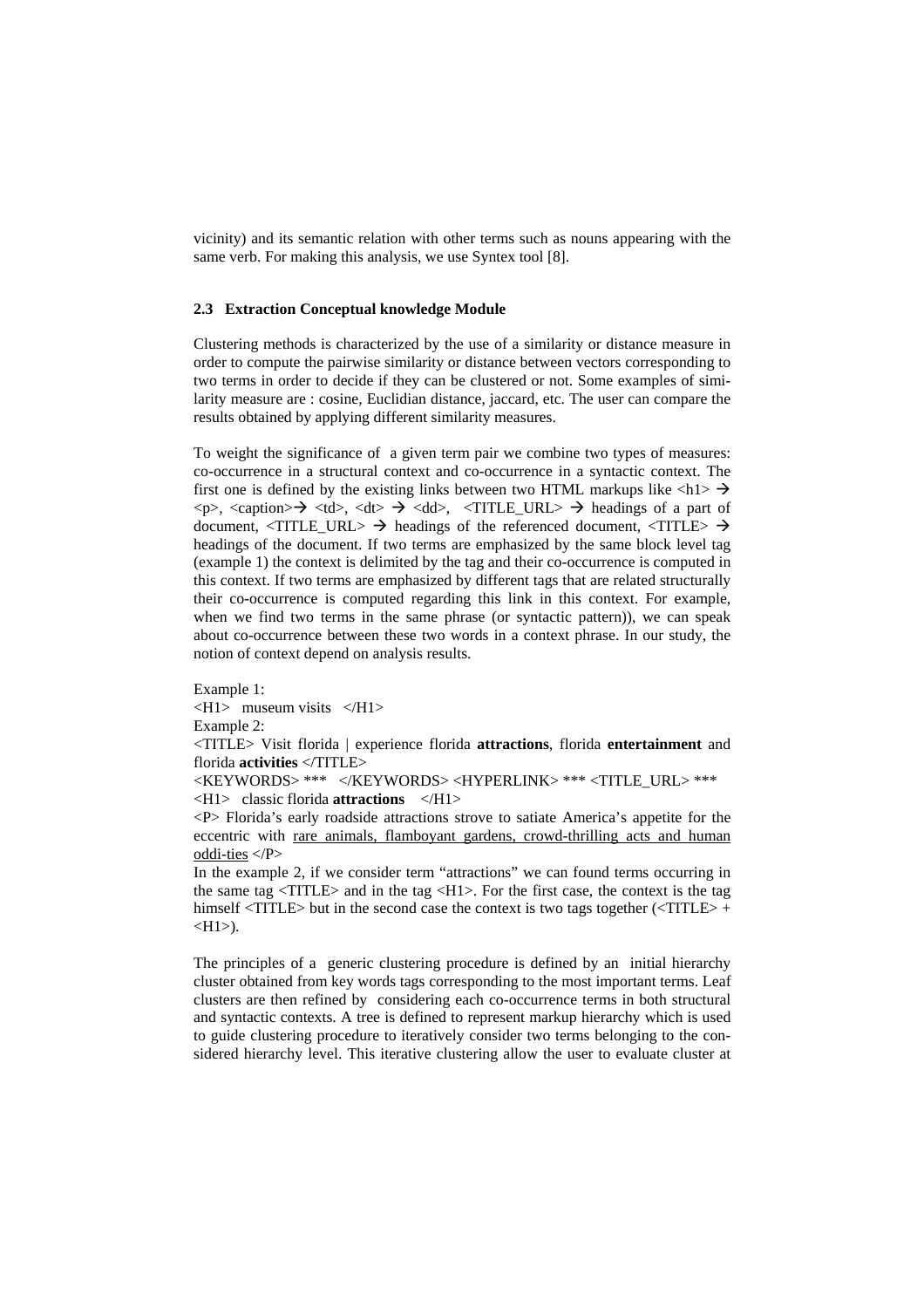each step. We experiment these heuristic refinement on a French corpus concerning tourism domain the first results seem to have promising issue.

## **3 Related Work**

In this section, we discuss some work related to the automatic acquisition of taxonomies. Faure and Nédellec describe [9] a system called ASIUM where a cooperative conceptual clustering is applied to technical texts using syntactic parser to produce an acyclic conceptual graph of clusters. Basic clusters are formed by words that occur with the same verb after the same preposition.

Chalendar and Grau in [10] design a system called SVETLAN able to learn categories of nouns from texts taking into account the contextual use of words whatever their domain. Ciamiano and al [11] examine different clustering methods and provide a conceptual clustering method based on Formal Concept Analysis where the linguistic context of a term is defined using syntactic dependencies that it establishes as the head of a subject, of an object or of a complement with a verb.

In [12] the authors introduce a methodology for the maintenance of domain-specific taxonomies. It is embedded in a framework named Syndicate [ 13] which relies on two major kinds of knowledge grammatical knowledge for syntactic analysis and conceptual knowledge expressed in KL-One representation language.

Other approaches are developed for extracting relationships other than taxonomy relationship. In [14] Meadche and Staab propose a new approach to extend current one by focusing on discovery of non-taxonomic conceptual relations using the association rules algorithm. This approach doesn't identify the types of semantic relations that are discovered by the algorithm.

Bisson and al [15] present an interesting framework and a corresponding workbench Mo'K allowing users to design, compare and evaluate conceptual clustering methods to assist them in an ontology building task. Maedche and al [2] propose an ontology learning framework including ontology import, extraction, pruning, refinement and evaluation techniques implemented inText To Onto environment.

## **4 Conclusion**

Building conceptual knowledge should encompass several dimensions simultaneously and should avoid any explicit specialized heuristics to drive the acquisition process. Our work aimed at providing an integrated framework including different and complementary analysis to enhance and refine the acquisition process. Structural and linguistic analysis allow to emerge information about concept characteristics such as structural patterns and syntactic dependencies. It is important to outline that the context definition varies according to the studied corpus. The relational representation of the whole corpus with the different analysis results facilitates the acquisition process. This one is carried out by clustering procedure which is applied iteratively on clusters obtained by weighting the co-occurrence term pairs according to structural and syn-